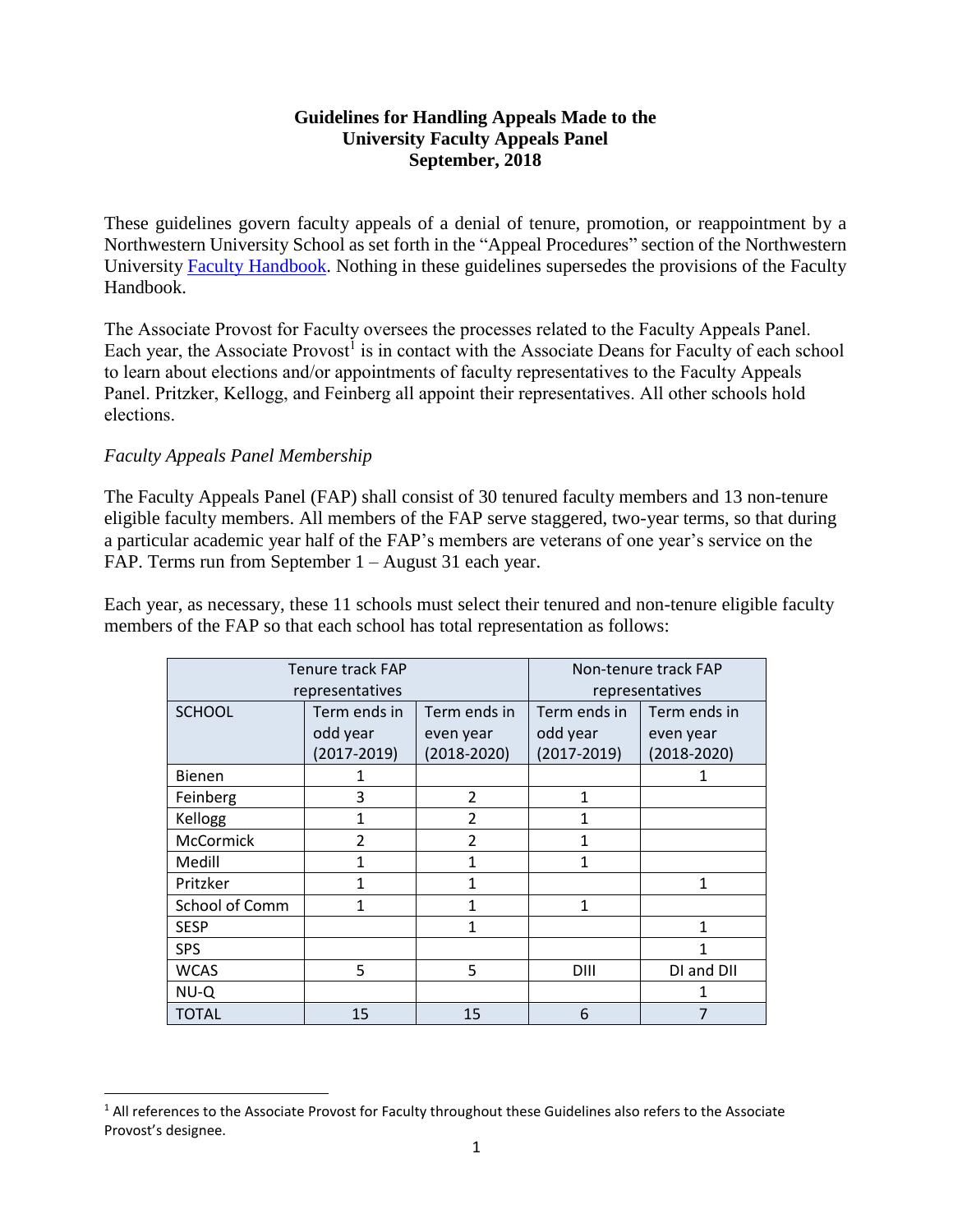The Associate Provost for Faculty ensures that the terms of office are recorded, and that membership is staggered across terms.

The Associate Provost also works with the President of the Faculty Senate to appoint the FAP Executive Committee each year. The Faculty Senate President makes the final decisions regarding the membership of the Executive Committee (EC) of the FAP and issues the invitations. The goal is to have representation on the EC across schools. Currently, the EC is comprised of a chair and 2 other members of the FAP. When necessary the EC shall create a five-member Ad Hoc Committee that will hear, upon request, a particular matter. When the matter involves a non-tenure eligible faculty member's request for a hearing before the Ad Hoc Committee, at least three members of the Ad Hoc Committee shall be non-tenure eligible faculty members.

The Associate Provost for Faculty handles all communications regarding appeals. Faculty members appeal to the Office of the Provost, and the Associate Provost conveys these appeals to the Chair of the Executive Committee of the FAP. The Associate Provost also communicates the findings of the appeals to the relevant parties. The Associate Provost for Faculty oversees the processes and communications regarding the appeals process and does not participate in any aspect of the substance of the appeals.

## *Appeals Process*

1. Appeals should be submitted to the Associate Provost for Faculty, who shall convey these appeals to the Chair of the EC of the FAP. The Executive Committee works closely with Associate Provost for Faculty, who facilitates the processes but is not involved in the substance of the reviews or decisions. The Associate Provost for Faculty will send the Appeal to the appropriate Dean (and Department Chair) and to the members of the EC of FAP. The Ad Hoc Committee will be bound by the same requirements of confidentiality that apply at the Department and School levels (for tenure, promotion, or reappointment). Deliberations of the Ad Hoc Committee are confidential.

2. The School and Department submit a written response to the Appeal which should be delivered to the Chair of the Executive Committee of FAP and to the Associate Provost for Faculty according to the following schedule: (a) If the appeal is received by the School and Department between June 1 – September 1, the response should be delivered within three weeks of the receipt of the Appeal or by the third Friday of the month of September, whichever comes later. (b) If the Appeal is received at any other time, the response should be submitted within three weeks. Upon receipt of the School's and Department's response, the Associate Provost for Faculty will distribute the School and Department response to the FAP EC. The School and Department may submit a joint or separate responses to the Appeal.

3. Within thirty days of receipt of the Response, the Chair should consult with the other members of the FAP Executive Committee to determine whether the Appeal was timely filed and whether the Appeal sufficiently alleges one or more grounds for an appeal that is within FAP's jurisdiction, as described in the Faculty [Handbook.](https://www.northwestern.edu/provost/docs/faculty_handbook_2018.pdf) If the Executive Committee of FAP determines that the appeal was not timely filed or does not sufficiently allege grounds within FAP's jurisdiction, it shall notify the faculty member, the Associate Provost for Faculty, the Dean, and Department Chair.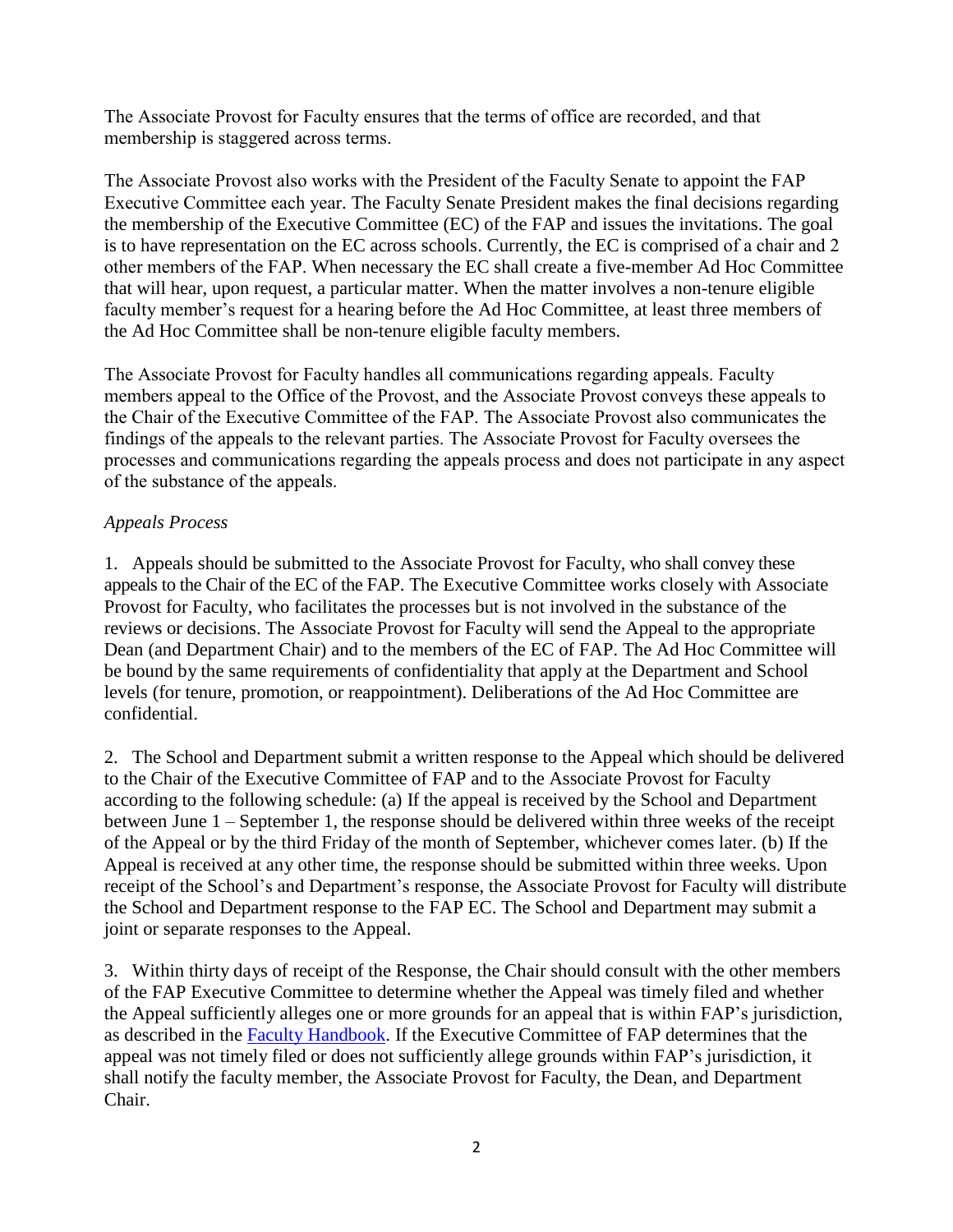For timely filed but insufficiently alleged Appeals, the Executive Committee may at its discretion pose specific questions to the faculty member and allow the faculty member an additional period of time (which should not exceed two weeks) in which to respond.

If the Executive Committee of FAP concludes that an Appeal was timely filed and contains sufficient allegations, the Chair of the Executive Committee of FAP will promptly provide the faculty member, the School, and Department with a list of the members of FAP and invite each party to identify individuals who should be disqualified because of prior participation in the case or possible bias. Responses must be received within one week of the request. The Chair and other members of the Executive Committee of FAP may also disqualify individuals for reasons of possible bias or prior involvement in the case.

4. Within ten days of the end of the disqualification period, the Chair of the Executive Committee of FAP, in consultation with other members of the Executive Committee, should appoint an Ad Hoc Committee of five members.

5. Insofar as possible, the FAP Executive Committee should attempt to select the majority of the Ad Hoc Committee from Schools other than the appellant's School. In addition, the FAP Executive Committee should attempt to appoint two members who have had prior experience on appeal committees of FAP. If possible, all members of the Ad Hoc Committee should be of higher professorial rank than the appellant.

6. Once the Ad Hoc Committee has been appointed, the committee should meet as it deems necessary with the appellant and with the School Dean and Department Chair to determine the areas of agreement and of dispute as to fact or policy, and to determine what documents or other evidence will be needed in order to resolve the issues presented by the appeal. If the Ad Hoc Committee meets with one party, however, it must meet with the other party as well. If the Ad Hoc Committee deems it necessary to consult with individuals who have first-hand information, whether members of the faculty or administration, it should interview these individuals in meetings of the full Ad Hoc Committee. The Ad Hoc Committee will be given access by the Associate Provost for Faculty to all information and documents which are relevant to the appellant's allegations and have been used as a basis for the decision in the evaluative process.

7. The Ad Hoc Committee should, insofar as possible, give each person against whom adverse information has been received an opportunity to rebut this information. The Ad Hoc Committee may not base findings upon information given to it on condition that the source not be disclosed, without expressly stating that it is doing so.

8. In cases alleging inadequate consideration, the Ad Hoc Committee should determine whether the decision of the appropriate bodies was based upon a full and fair review of the various aspects of the appellant's candidacy. In cases alleging denial of academic freedom, the Ad Hoc Committee should determine whether the review violated the principles of academic freedom, as set forth by the American Association of University Professors and included in the Northwestern University Faculty [Handbook](https://www.northwestern.edu/provost/docs/faculty_handbook_2018.pdf)*.* In cases alleging discrimination, the Ad Hoc Committee will be guided by the University's [Policy on Discrimination and Harassment.](https://www.northwestern.edu/equal-opportunity-access/policies/policy-discrimination-harassment.html)

9. The Ad Hoc Committee should make its own arrangements for the preparation of its report.